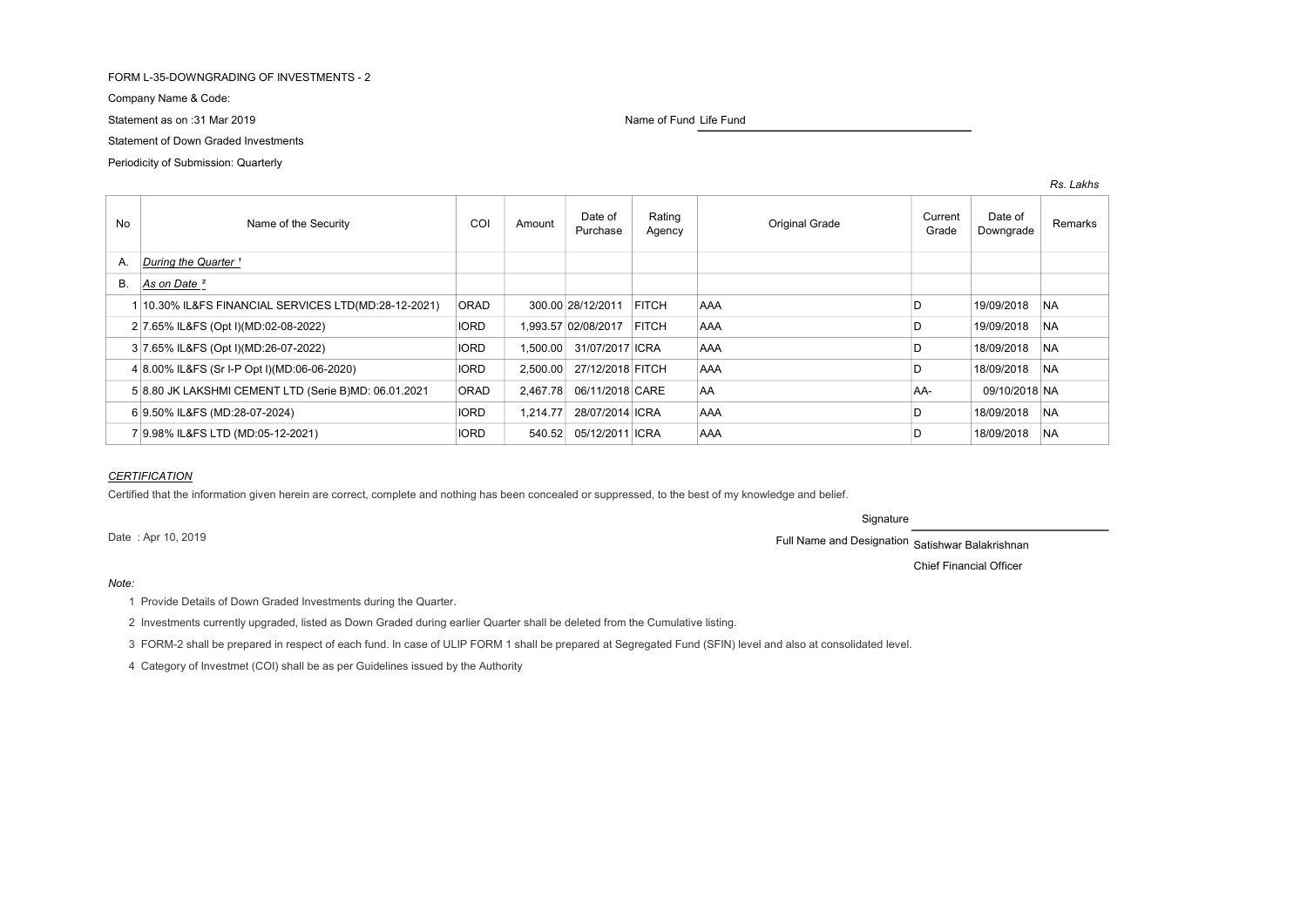# FORM L-35-DOWNGRADING OF INVESTMENTS - 2

Company Name & Code:

Statement of Down Graded Investments

Periodicity of Submission: Quarterly

Statement as on :31 Mar 2019 Name of Fund Unit Linked Fund Unit Linked Fund Unit Linked Fund

| No | Name of the Security                                                     | COI         | Amount   | Date of<br>Purchase | Rating<br>Agency | <b>Original Grade</b> | Current<br>Grade | Date of<br>Downgrade | Remarks |
|----|--------------------------------------------------------------------------|-------------|----------|---------------------|------------------|-----------------------|------------------|----------------------|---------|
| А. | During the Quarter <sup>1</sup>                                          |             |          |                     |                  |                       |                  |                      |         |
|    | 8.07 Energy Efficiency Services Ltd. (Sr 1 St A) (MD : 20.03.2020 ORAD   |             | 2,682.04 | 29-Jun-17 ICRA      |                  | <b>AA</b>             | AA-              | 04-Jan-19 NA         |         |
|    | 2 8.07 Energy Efficiency Services Ltd. (Sr 1 St B) (MD : 20.09.2021 ORAD |             | 495.92   | 18-Jul-17 ICRA      |                  | AA                    | AA-              | 04-Jan-19 NA         |         |
|    | 3 8.07 Energy Efficiency Services Ltd. (Sr 1 St C) (MD : 20.09.2023 ORAD |             | 977.64   | 18-Jul-17 ICRA      |                  | AA                    | AA-              | 04-Jan-19 NA         |         |
| В. | As on Date <sup>2</sup>                                                  |             |          |                     |                  |                       |                  |                      |         |
|    | 10.30% IL&FS FINANCIAL SERVICES LTD(MD:28-12-2021)                       | ORAD        | 525.00   | 28-Dec-11 FITCH     |                  | AAA                   | D                | 19-Sep-18 NA         |         |
|    | 2 7.65% IL&FS (Opt I)(MD:02-08-2022)                                     | <b>IORD</b> | 1,125.00 | 27-Oct-17 FITCH     |                  | <b>AAA</b>            | D                | 19-Sep-18 NA         |         |
|    | 3 8.07 Energy Efficiency Services Ltd. (Sr 1 St A) (MD : 20.03.2020 ORAD |             | 2,682.04 | 29-Jun-17 ICRA      |                  | AA.                   | AA-              | 04-Jan-19 NA         |         |
|    | 4 8.07 Energy Efficiency Services Ltd. (Sr 1 St B) (MD : 20.09.2021 ORAD |             | 495.92   | 18-Jul-17 ICRA      |                  | AA                    | AA-              | 04-Jan-19 NA         |         |
|    | 5 8.07 Energy Efficiency Services Ltd. (Sr 1 St C) (MD : 20.09.2023 ORAD |             | 977.64   | 18-Jul-17 ICRA      |                  | AA                    | AA-              | 04-Jan-19 NA         |         |
|    | 6 8.80 JK LAKSHMI CEMENT LTD (Serie B)MD: 06.01.2021                     | ORAD        | 4,031.31 | 25-Sep-17 CARE      |                  | AA                    | AA-              | 09-Oct-18 NA         |         |
|    | 7 8.90% IL&FS(Opt III) (MD:15-03-2021)                                   | <b>IORD</b> | 750.00   | 15-Mar-16 FITCH     |                  | AAA                   | D                | 19-Sep-18 NA         |         |
|    | 8 9.50% IL&FS (MD:28-07-2024)                                            | <b>IORD</b> | 975.00   | 28-Jul-14 ICRA      |                  | <b>AAA</b>            | D                | 18-Sep-18 NA         |         |
|    | 99.55% HINDALCO INDUSTRIES LTD (MD: 27.06.2022)                          | <b>ECOS</b> | 518.94   | 04-Oct-12 CRISIL    |                  | AA+                   | <b>AA</b>        | 20-Jun-14 NA         |         |
|    | 10 9.60 HINDALCO INDUSTRIES LTD MD : 02.08.2022                          | ECOS        | 520.08   | 12-Sep-13 CRISIL    |                  | AA+                   | <b>AA</b>        | 20-Jun-14 NA         |         |
|    | 11 9.98% IL&FS LTD (MD:05-12-2021)                                       | <b>IORD</b> | 195.00   | 05-Dec-11 ICRA      |                  | AAA                   | D                | 18-Sep-18 NA         |         |

## **CERTIFICATION**

Certified that the information given herein are correct, complete and nothing has been concealed or suppressed, to the best of my knowledge and belief.

Signature

Date : Apr 10, 2019 Full Name and Designation Satishwar Balakrishnan

Chief Financial Officer

Rs. Lakhs

#### Note:

1 Provide Details of Down Graded Investments during the Quarter.

2 Investments currently upgraded, listed as Down Graded during earlier Quarter shall be deleted from the Cumulative listing.

3 FORM-2 shall be prepared in respect of each fund. In case of ULIP FORM 1 shall be prepared at Segregated Fund (SFIN) level and also at consolidated level.

4 Category of Investmet (COI) shall be as per Guidelines issued by the Authority